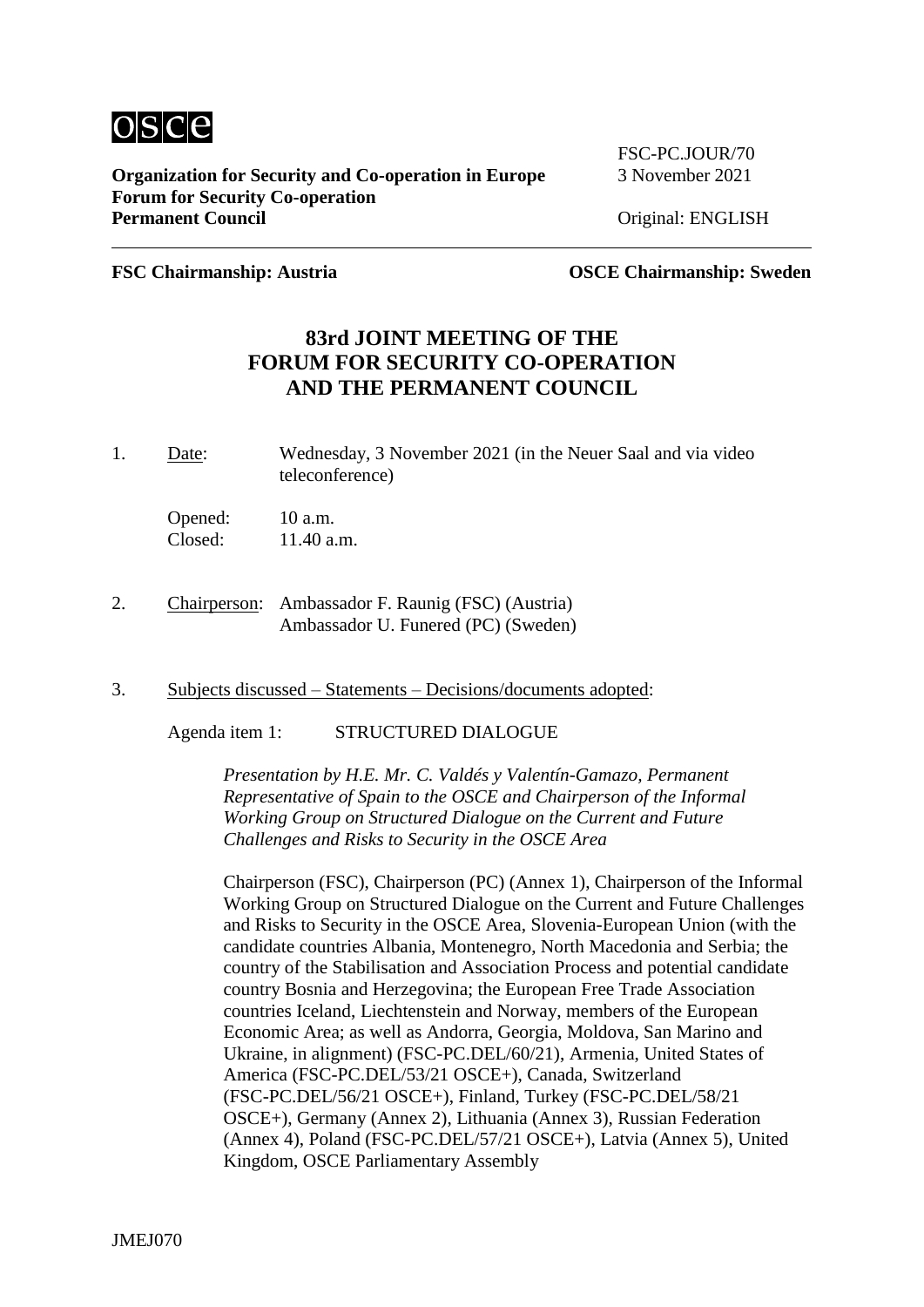Agenda item 2: ANY OTHER BUSINESS

- (a) *Resumption of verification activities in Austria from 1 December 2021*: Chairperson
- (b) *Follow-up on the progress of an FSC e-learning course on conventional arms control and confidence- and security-building measures*: Representative of the Conflict Prevention Centre
- 4. Next meeting:

To be announced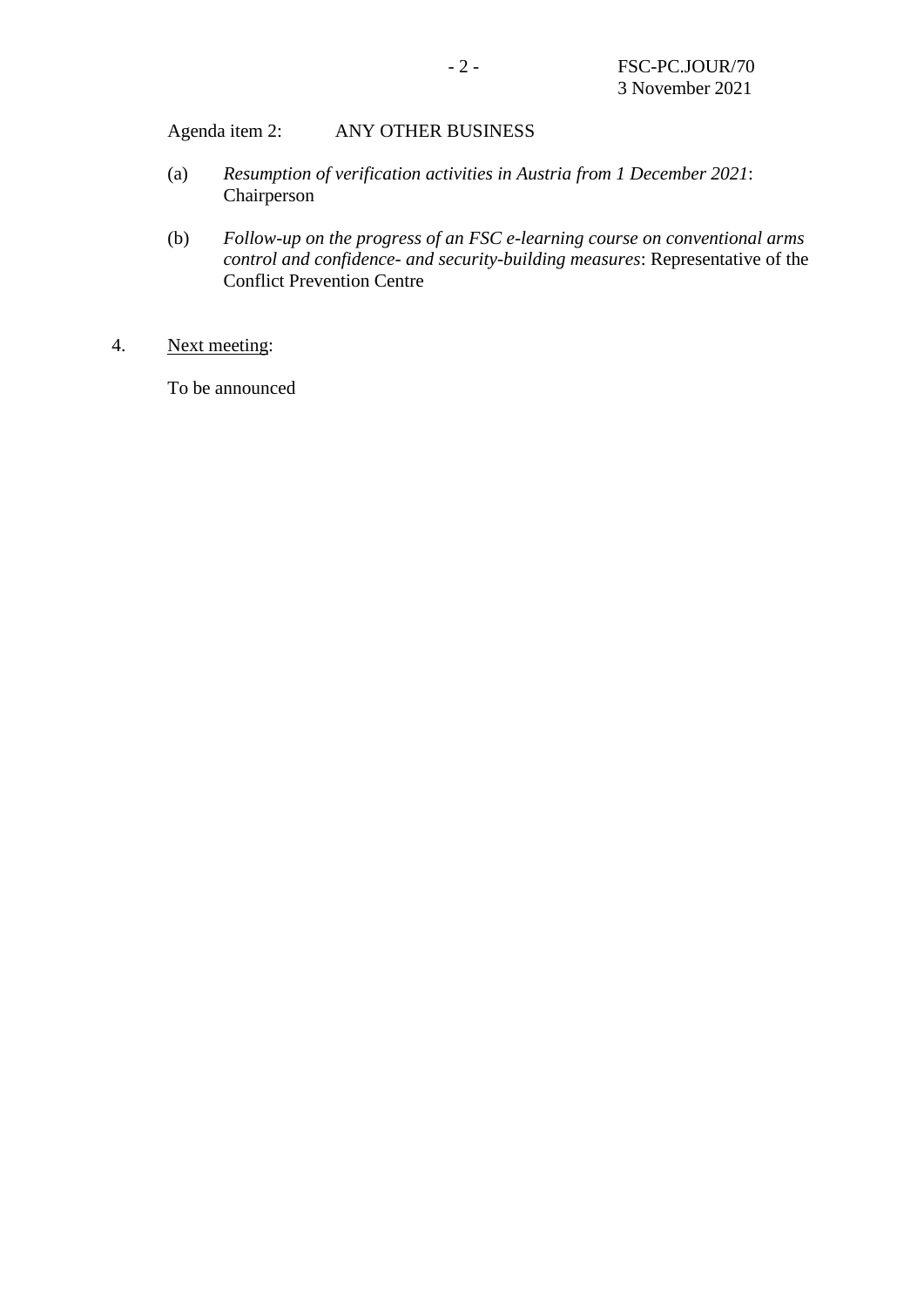

**Organization for Security and Co-operation in Europe** 3 November 2021 **Forum for Security Co-operation** Annex 1 **Permanent Council**

FSC-PC.JOUR/70

Original: ENGLISH

#### **83rd Joint Meeting of the FSC and the PC** FSC-PC Journal No. 70, Agenda item 1

## **STATEMENT BY THE CHAIRPERSON OF THE PERMANENT COUNCIL**

Dear Florian, Dear colleagues,

Also from my side a warm welcome to this joint meeting of the Forum for Security Co-operation and the Permanent Council, today committed to the important Structured Dialogue. Let me first thank Austria for working closely with us on this important topic to facilitate this meeting.

Let me also in particular thank Spain for chairing the informal working group of the Structured Dialogue and its efforts to lead a thorough discussion on various aspects connected to the Framework for Arms Control. This was established 25 years ago upon the notion that positive trends of co‑operation, transparency and predictability needed to be strengthened. Today the situation is clearly different, but the Framework for Arms Control is an example of what can be achieved if there is a real political will. With this as a basis, the Structured Dialogue has since 2017 provided us with a useful tool to discuss important challenges to our common security.

In the beginning of this year, we stated that we were convinced that Spain would be a good choice to continue, for a second year, to chair the Structured Dialogue. We were right. Not only have you with strong efforts lead the Structured Dialogue as such, but also with a great deal of new thinking, thereby introduced both different and new perspectives, which has been very useful. Your concept of U4S, "Understanding for Security", with its four phases listening, reflecting, sharing and learning have certainly proved to be a useful guidance in this work.

Starting consultations early, you also showed an obvious will to take on board the views and thoughts of other participating States during the year, which has been beneficial for this forum and us all. Thank you, Ambassador Valdés, to you and your team, for the efforts and professionalism.

Without going to much advance, today's briefing will show us that this year has been a year of comprehensive discussions on a variety of topics within this framework. Topics like enhancing transparency, risk reduction, the Framework for Arms Control, climate change and security, new strategic challenges and others, have all helped to broaden the perspectives and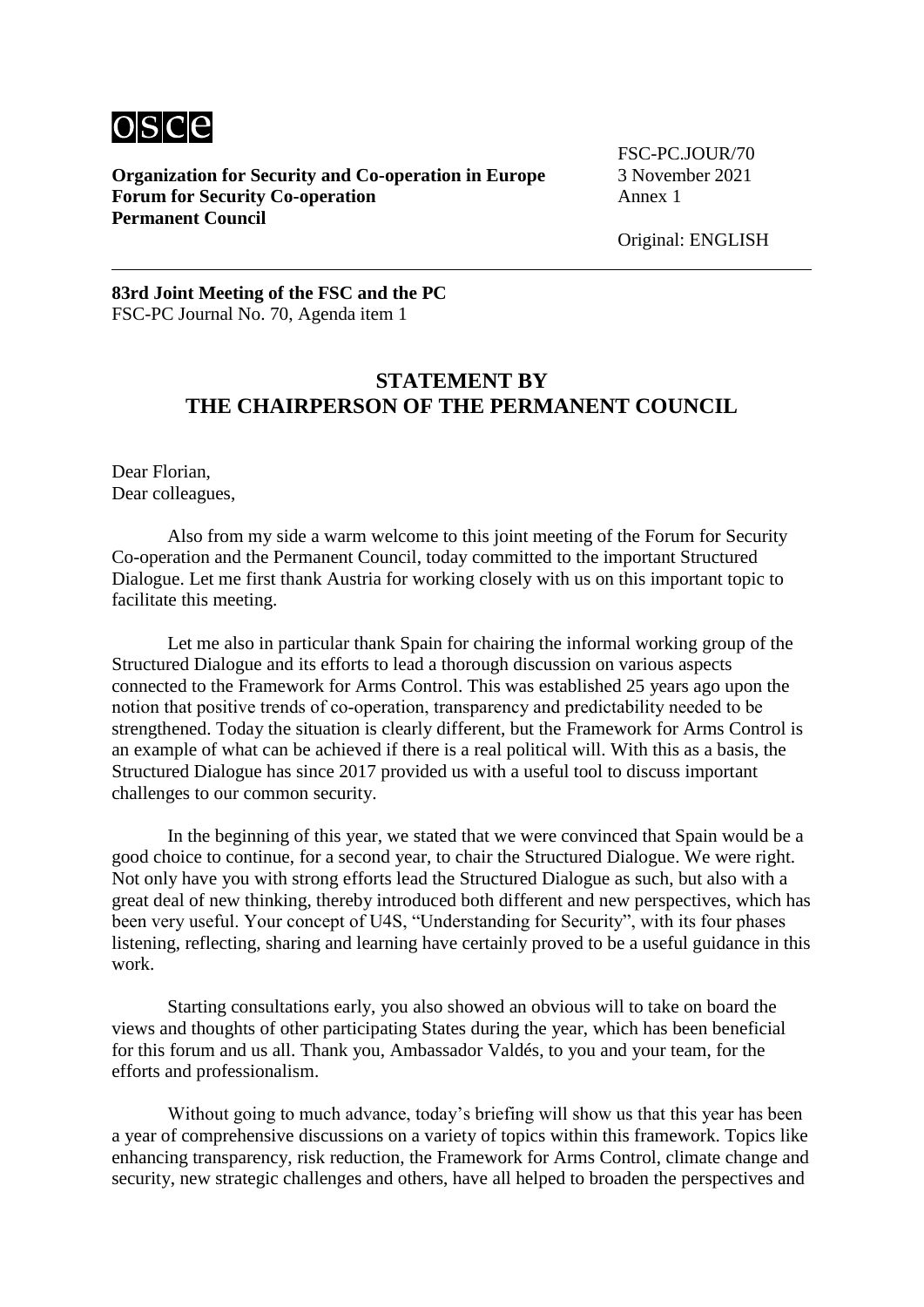reflect on different possible solutions. There were quite practical terms that contributed new perspectives on possible options as well, for example to consider educational initiatives to strengthen the knowledge of the OSCE as an organization. The discussions were held not only in the informal working group, but also through expert-level meetings and a special session in the Annual Security Review Conference, which highlights the comprehensiveness of these efforts.

From the following open and frank discussions, interesting and useful conclusions have been deducted, that we can all benefit from.

The responsibility for engagement in our common work, interaction in discussions and a development of understanding for security within the Structured Dialogue should be of common shared interest of all participating States. This is clearly a very important forum for our dialogue on common security, strongly supported by Sweden as OSCE Chairmanship. With a deteriorating security situation at hand, this forum has a more important role than ever. We might not agree on several issues right now, but at least we can move forward and contribute to mutual understanding of various topics and options. For this we need a true dialogue, and this was facilitated this last year. We now need to continue our efforts to foster political will to discuss the natural development for our common instruments for transparency, in order to improve existing instruments, and at the same time be open for requests for reform and improved efficiency of the Organization. As Chairperson, I am convinced that, despite obvious challenges, there is room for developing all this. And to be quite frank, I also have no other option in the current dire situation. We must use the tools we have to the maximum of our ability.

Finally, as the Swedish Chairmanship slowly comes to an end, we would again like to remind participating States that the Structured Dialogue is not primarily a Vienna-based dialogue; it needs capital involvement. We need to continue to keep up the level of this forum. I believe that Spain's strong leadership and commitment has showed the way in this regard. Sweden's strong support for the Structured Dialogue and its important role is solid and will remain beyond the Chairmanship.

Thank you, Mr. Chairperson. I kindly request this statement to be attached to the journal of the day.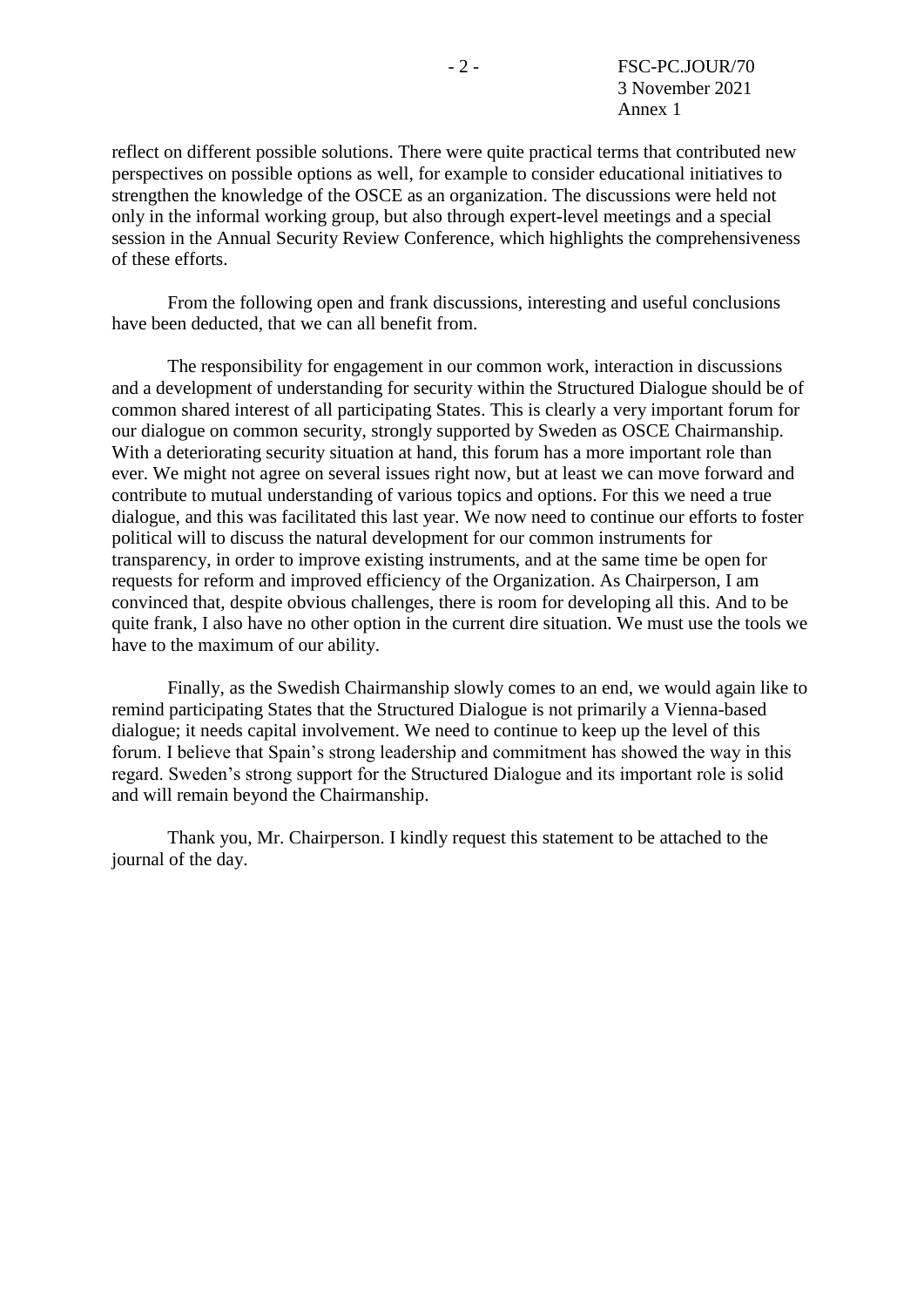

**Organization for Security and Co-operation in Europe** 3 November 2021 **Forum for Security Co-operation Permanent Council**

FSC-PC.JOUR/70

ENGLISH Original: GERMAN

**83rd Joint Meeting of the FSC and the PC** FSC-PC Journal No. 70, Agenda item 1

### **STATEMENT BY THE DELEGATION OF GERMANY**

Madam Chairperson of the Permanent Council, Mr. Chairperson of the Forum for Security Co-operation,

Germany fully aligns itself with the statement by the European Union.

I should nevertheless like to say a few additional words about the Structured Dialogue process. First of all, I thank the Spanish Chairperson and his team for their very good work and not always easy guidance of the Structured Dialogue in the past two years.

In their Declaration on the Twentieth Anniversary of the OSCE Framework for Arms Control at the Ministerial Council meeting in Hamburg in 2016, the OSCE Ministers for Foreign Affairs announced the launch of a structured dialogue on the current and future challenges and risks to security in the OSCE area. They did this in recognition of the interrelation between conventional arms control, confidence- and security-building measures (CSBMs) and the wider politico-military context.

Since then, inclusivity, collective ownership and mutual respect for different views in the OSCE area have been the guiding principles of the Structured Dialogue.

Today, five years after the Hamburg Declaration, significant progress has been made in this process.

In the first year, when Germany held the Chairmanship, we began to organize threat perceptions in different clusters so as to give structure to future discussions.

We initiated work on a systematic analysis by military experts of trends in military force postures and their exercises.

This marked the successful start of a series of meetings, which developed over the years into the Expert-Level Workshop. The insights into the annual exchange of military information and the shared wish to make this exchange more informative led to the development of a new instrument, the Information Management and Reporting System (iMARS), available to all participating States.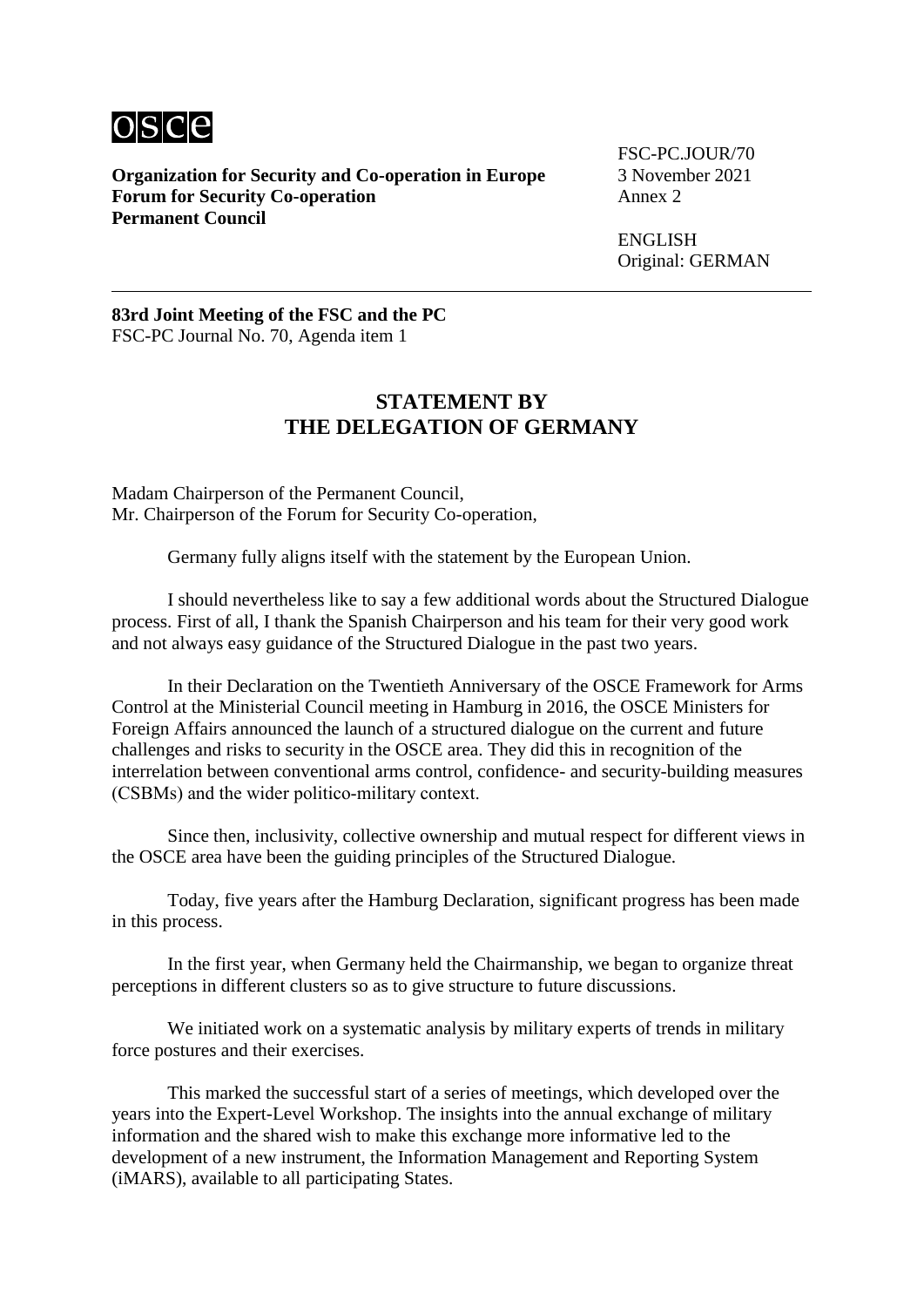The subsequent Belgian Chairmanship encouraged the discussion of ideas and initiatives with and between existing formats, but without any duplication, and obtained very positive results.

Among other things, Belgium suggested the consideration of a series of ideas aimed at better understanding threats and risks and ultimately at helping eliminate concerns in an atmosphere of mutual respect.

The fact that it was possible to discuss certain controversial issues in the Structured Dialogue format and then to feed some of the results into other OSCE forums shows that the Structured Dialogue has established a place for itself as a discussion platform alongside existing OSCE formats.

When the Netherlands assumed the Chairmanship of the Informal Working Group, it focused particularly on transparency, risk reduction and incident prevention.

It introduced us to new online tools, such as Mentimeter, that would increase interactivity and spontaneous discussion. Mentimeter allowed concentrated and more technical discussion among experts and led to fruitful political discussion in the Structured Dialogue itself.

The present Spanish Chairmanship has piloted us through troubled waters for almost two years now. The Spanish guiding principle, "Understanding for Security" – listening and reflecting, sharing and learning – aims to re-establish a discussion culture instead of a series of monologues.

Spain has managed successfully to keep the exchange going. The Expert-Level Workshops, whose agendas range from the transparency of military activities and implementation in crisis situations to new verification technologies, could help smooth the way for future adaptations of and pragmatic solutions to our existing regimes.

#### Madam/Mr. Chairperson,

We thank all previous Chairpersons of the Structured Dialogue for their proactive commitment to this process and their innovative and constructive contributions.

We firmly believe that over the past five years the Structured Dialogue has developed into a substantive, integrative and really creative process supported and fostered by all participating States. The active high-level participation by authorities in the capitals is of particular significance and a clear indication of this ownership of the process. It should be continued at all costs.

We consider it important always to keep in mind the Hamburg mandate, which aims to create an environment conducive to reinvigorating conventional arms control and CSBMs in Europe. To that end, a clear focus on politico-military issues should be maintained, and the determination to preserve, promote, strengthen and further develop conventional arms control and CSBMs in Europe reaffirmed.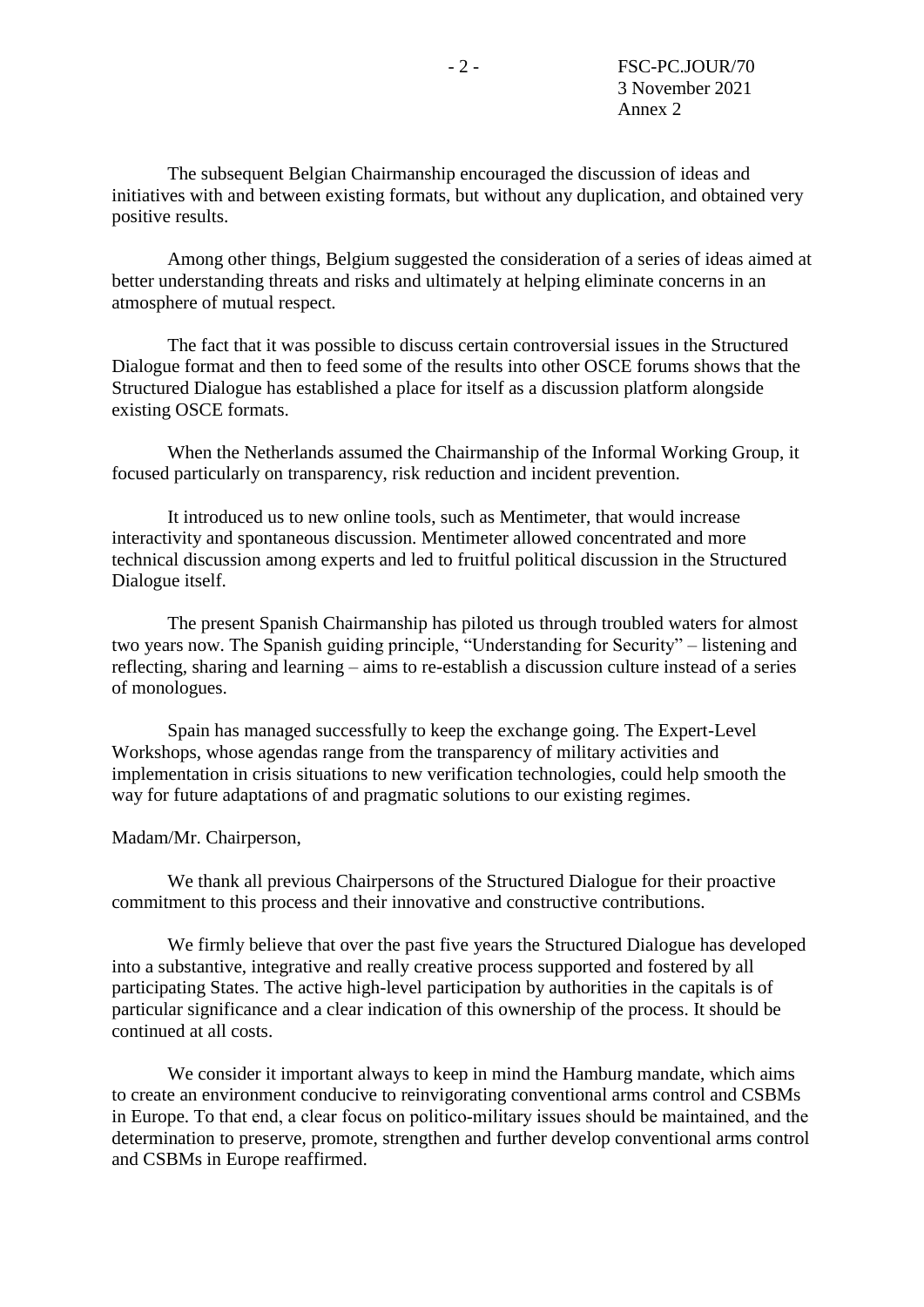In conclusion, I should like to wish Poland, as the future OSCE Chairmanship, every success in the selection of a Chairperson for the Informal Working Group on the Structured Dialogue who is willing and able to continue to foster respectful discussion and to take over the baton from the Spanish Chairmanship and further strengthen the Structured Dialogue.

Thank you.

I request that this statement be attached to the journal of the day.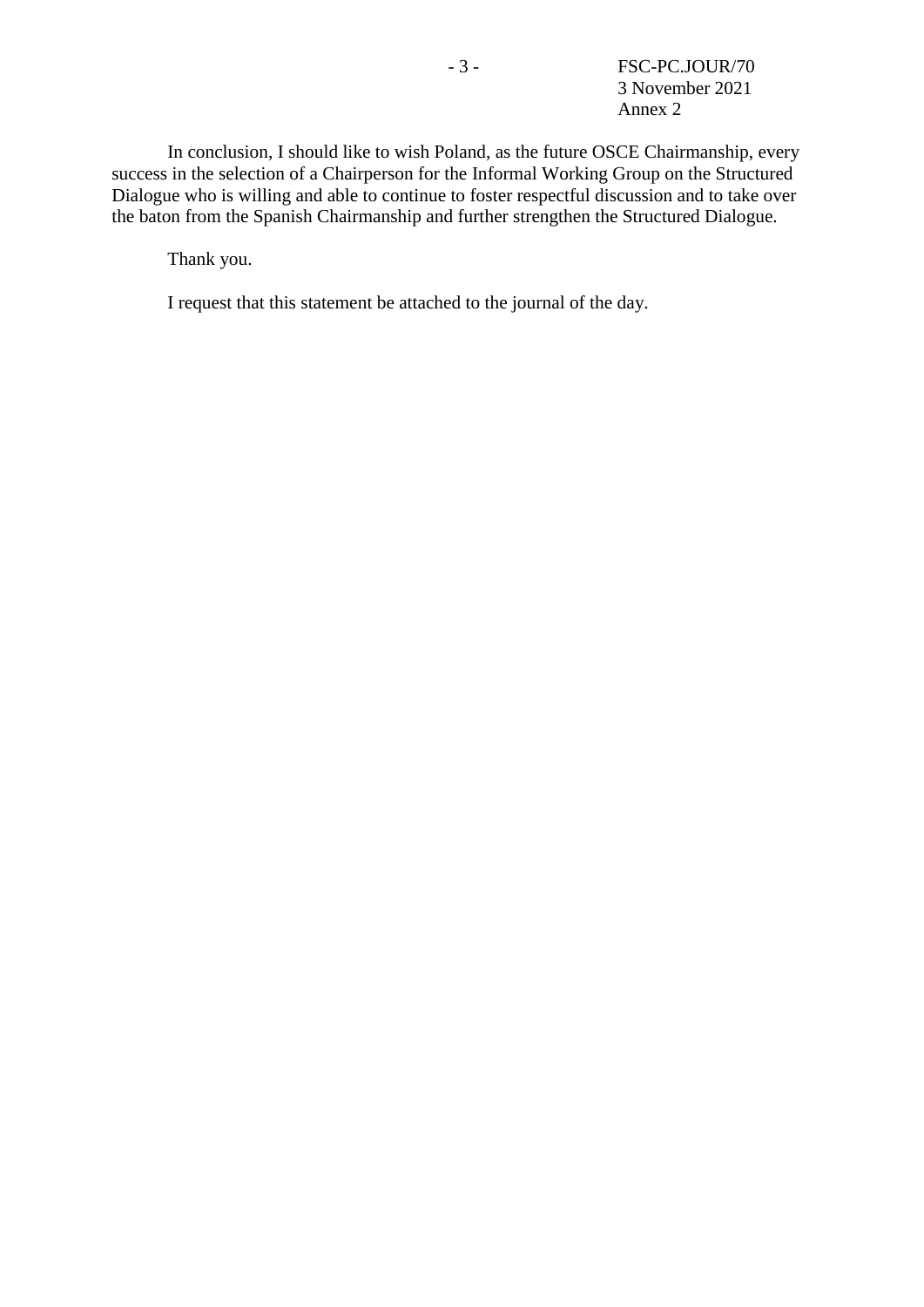

**Organization for Security and Co-operation in Europe** 3 November 2021 **Forum for Security Co-operation** Annex 3 **Permanent Council**

FSC-PC.JOUR/70

Original: ENGLISH

**83rd Joint Meeting of the FSC and the PC** FSC-PC Journal No. 70, Agenda item 1

## **STATEMENT BY THE DELEGATION OF LITHUANIA**

Excellencies, Colleagues,

Lithuania fully aligns itself with the statement by the European Union. However, allow me to add a few remarks from our national perspective.

Lithuania continues to support the Structured Dialogue as a platform for discussing arrangements that could be conducive to improving conventional arms control and confidence- and security-building measures (CSBMs) in the OSCE area, and to fostering greater understanding of current and future challenges and risks to security.

In our view, both objectives are closely interlinked. Without discussions on the broader politico-military context and on risk and threat perceptions, it is not realistic to undertake the task of reinvigorating arms control and CSBMs. Similarly, without full implementation in good faith of existing conventional arms control/CSBM agreements and genuine efforts to update and modernize these, specifically the Vienna Document, it is difficult to restore trust among the OSCE participating States – a prerequisite for considering the adoption of any new measures.

As far as Lithuania is concerned, the Structured Dialogue should remain an open and inclusive State-driven process, in line with the letter and the spirit of the mandate formulated in the 2016 Ministerial Council Declaration "From Lisbon to Hamburg". We are ready to continue discussing politico-military issues and broader security challenges and threats that are of relevance to the participating States – both existing and emerging challenges, and both conventional and subconventional, or hybrid, threats, as we call them.

Discussions on the security implications of the COVID-19 pandemic, of climate change and of hostile actions below the threshold of military conflict (such as disinformation, the instrumentalization of irregular migration and cyberattacks) are essential to understand today's complex security environment. Omitting such topics would render us unable to address them properly. Therefore, for the sake of greater understanding, we should use the platform provided by the Structured Dialogue to engage in open and frank discussions, even on topics that we may disagree on.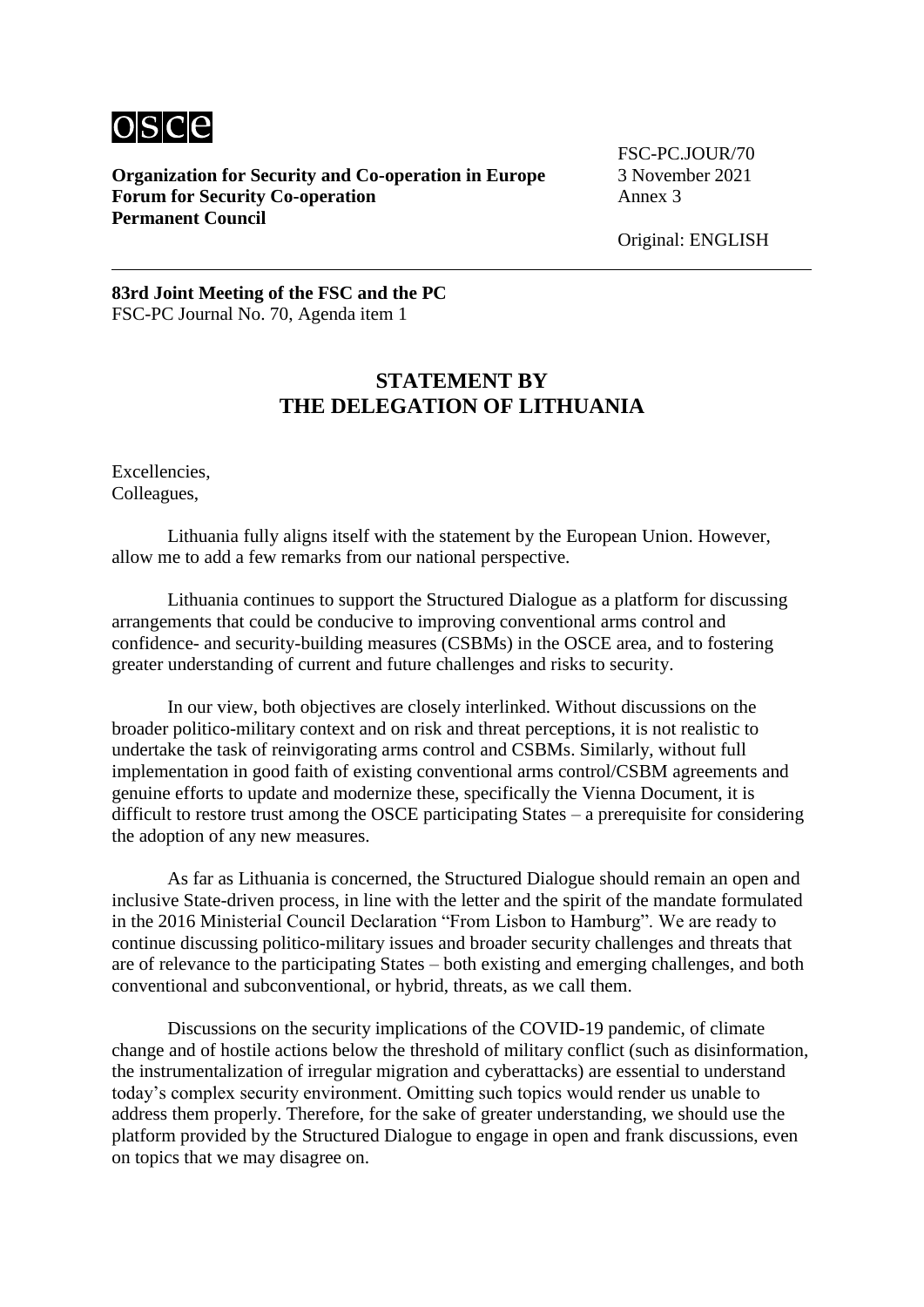Lithuania appreciates highly the untiring efforts of the committed and professional Spanish team during these past two years. Despite the unprecedented challenge posed by the global pandemic, the Spanish Chairmanship of the Informal Working Group on the Structured Dialogue ably guided our work at both the political and the military expert level. Ambassador Valdés, we sincerely thank the delegation of Spain for its dedication in leading the Structured Dialogue.

I would kindly ask for this statement to be attached to the journal of the day.

Thank you.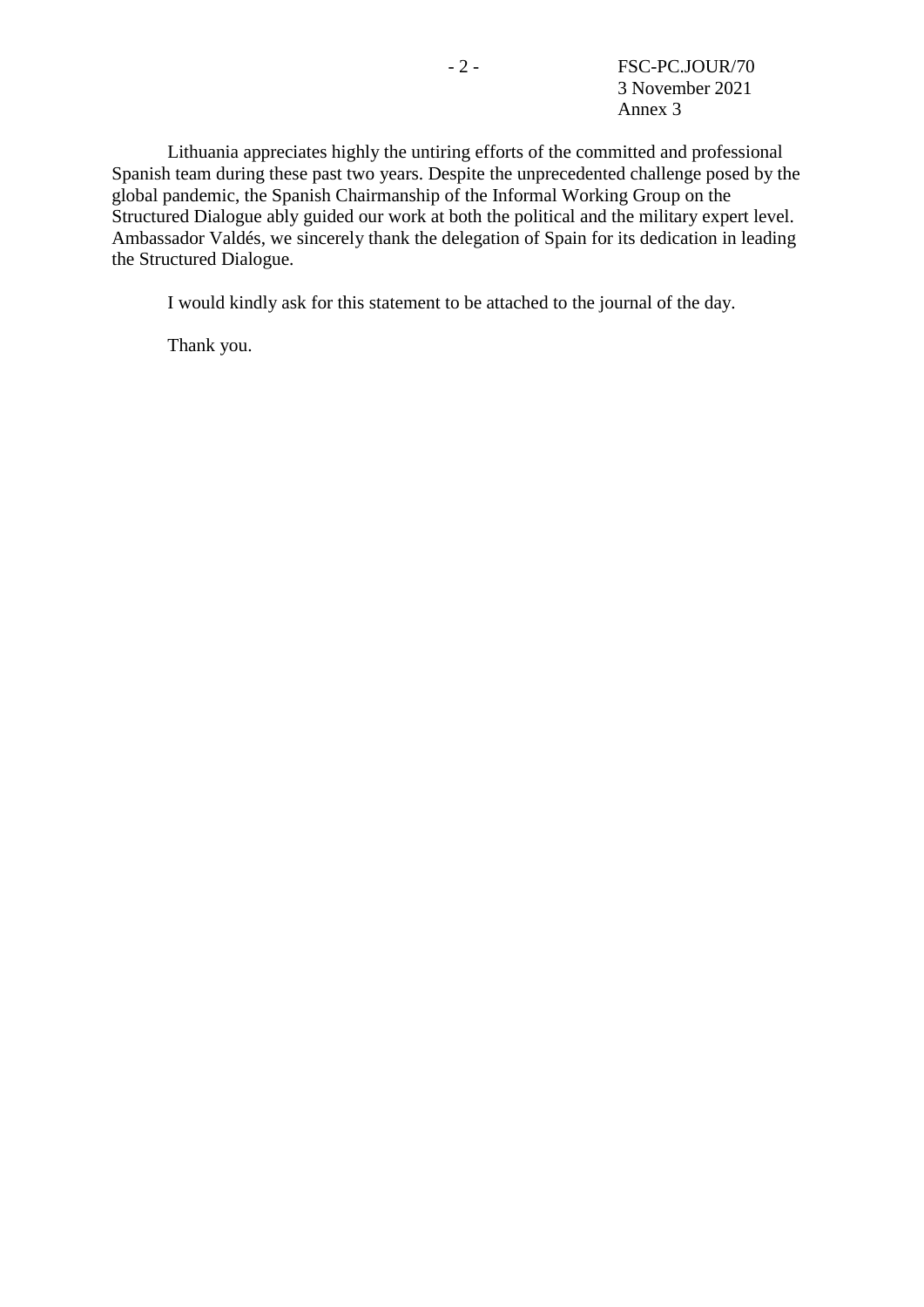

**Organization for Security and Co-operation in Europe** 3 November 2021 **Forum for Security Co-operation Permanent Council**

FSC-PC.JOUR/70

ENGLISH Original: RUSSIAN

**83rd Joint Meeting of the FSC and the PC** FSC-PC Journal No. 70, Agenda item 1

### **STATEMENT BY THE DELEGATION OF THE RUSSIAN FEDERATION**

Distinguished Co-Chairpersons,

We are grateful for the convening of this joint meeting of the OSCE Forum for Security Co-operation and the OSCE Permanent Council, which provides an opportunity to take stock of the activities of the Informal Working Group (IWG) on the Structured Dialogue in the current year. We thank the distinguished Ambassador Cristóbal Valdés and the Spanish Chairmanship team for preparing an informative report reflecting the main thrusts of the discussions.

The past two years have not been easy ones for the Structured Dialogue. However, despite the initial plans being restricted by the COVID-19 pandemic, the Spanish Chairmanship has been able to make a significant contribution to maintaining the viability of the Structured Dialogue and developing it as a unique platform for professional dialogue on the politico-military aspects of European security. We commend these efforts and expect the next IWG Chairmanship, in a spirit of continuity, also to be guided by the principles of openness, balance and a focus on concrete results, helping to create the necessary conditions for revitalizing conventional arms control and confidence- and security-building measures. We are convinced that this is what the Structured Dialogue is all about.

It should be recalled that at all stages our country has taken the position that the Structured Dialogue is inseparable from the pan-European political process. Therefore, when participating in Structured Dialogue meetings, we take into account the wider politico‑military realities in the Euro-Atlantic and Eurasian area. Unfortunately, they are not encouraging.

The NATO countries continue their politicized aggressive campaign against Russia aimed at ratcheting up tensions and demonstrating the "need for collective defence". We follow reports about calls by the "European grandees" for the United States of America not to abandon the idea of a pre-emptive strike when reviewing its nuclear doctrine. In the meantime, there has been an increase in the equipment and combat readiness of US and Allied Forward Presence units in Poland, the Baltic countries, Romania and Bulgaria. And references to their "rotational" nature are used to circumvent NATO's commitments under the 1997 Founding Act not to deploy "substantial combat forces" on the territory of the new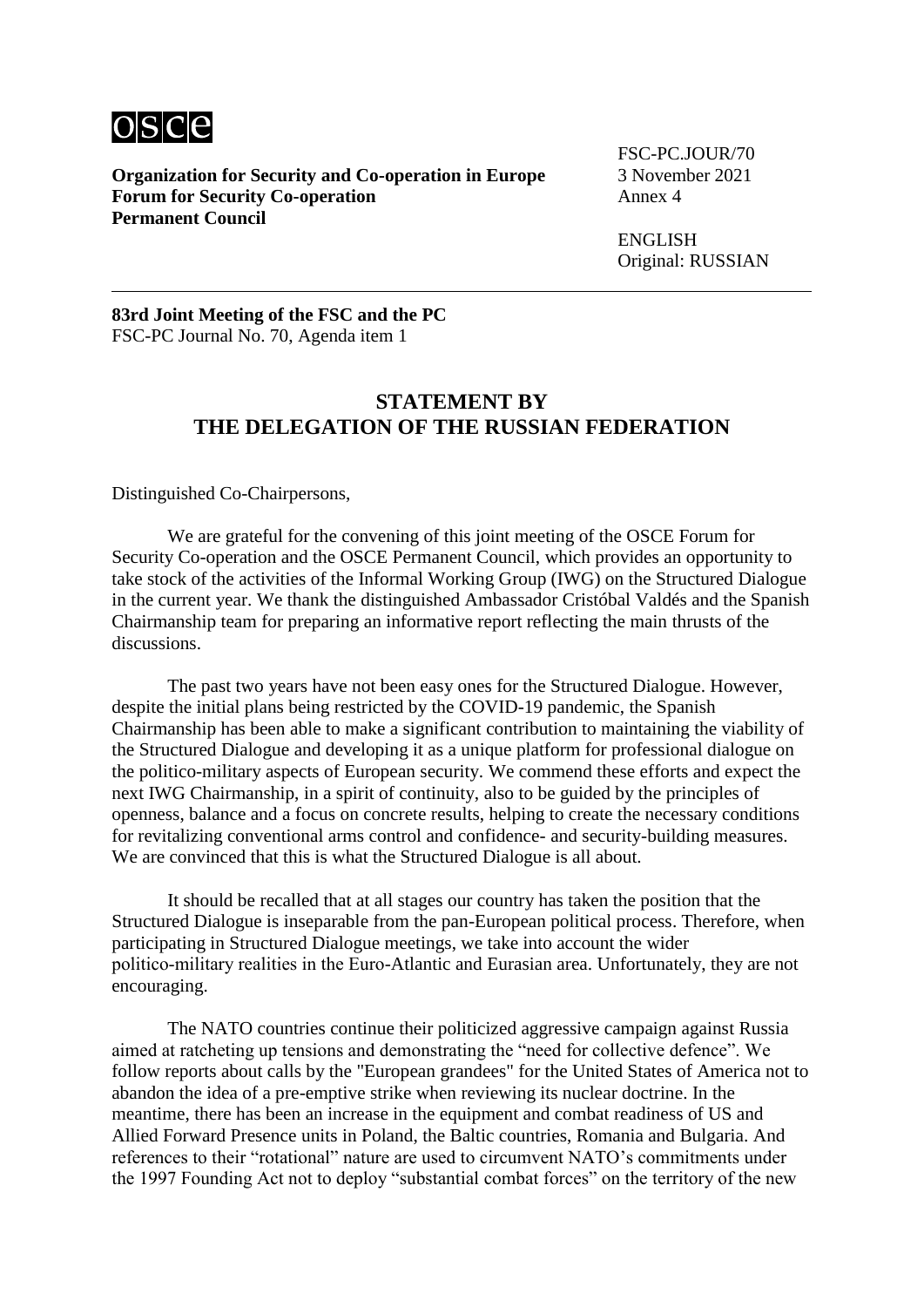members of the Alliance. In addition to the multinational contingent on Russia's borders, the Polish Government plans to double the size of its national armed forces to counter imaginary threats.

In view of the growing tensions in Europe, our Western partners should not get carried away with the rhetoric that they are stoking up with regard to our country, but rather look at the real situation and the extent to which these actions "on the ground" are in the fundamental interests of the European countries, and indeed of the United States.

So far, the outcome of the Structured Dialogue meetings demonstrates a paradoxical situation. A number of participating States are categorically opposed to proceeding to an objective search for practical measures to de-escalate tensions. Instead, we are invited to discuss the security implications of climate change, even to the point of developing some vague voluntary initiatives. The Russian delegation has no intention of taking part in this discussion. We believe that the problems of climate change and new challenges should be addressed in the relevant forums.

This raises the question as to whether our colleagues really cannot see the wood for the trees. Are they going to keep on waiting for the bell to toll, announcing to everyone that we are in serious trouble? Or would it be better, instead of waiting for that to happen, to stop going around in circles and sit down at the negotiating table in order to de-escalate the situation, building on previous positive experience and taking into account the possible contributions of each State?

For us, the key problem underlying the present crisis of confidence is obvious, namely the choice in favour of a "closed" security architecture rather than the development of pan‑European institutions, and the disregard for the principle of the indivisibility of security. As long ago as 1990, the Charter of Paris envisaged the task of building a unified, free and peaceful Europe. However, NATO decided that this should be done by expanding its ranks, arguing that such expansion, which is now being suited up "in armour", would improve the security of all. Let me remind you as well that the initiative to scale down military-to-military contacts did not come from our country.

As for the US claims that there is no other way of improving the security situation in Europe apart from the modernization of the Vienna Document 2011, I should like to say that they are deeply mistaken. Sooner or later a new format will be created. And there will be no modernization of the Vienna Document 2011 as long as NATO, and above all the United States, try to threaten Russia on land, in the air and at sea. We are not the ones sending warships to the Gulf of Mexico. It is the US and NATO that are barging into the Black Sea. We are keeping them closely in our sights.

Have no illusions, ladies and gentlemen. The responsibility for the ill-intentioned degradation of security in Europe rests with you, no matter what you say. This is obvious.

Under these circumstances, we suggest that more rational use should be made of the resource in the form of meetings of the Structured Dialogue, which is valuable as a platform for fact-based expert discussion and as an opportunity for consideration by military practitioners of ways of developing specific measures for reducing military risks. We are in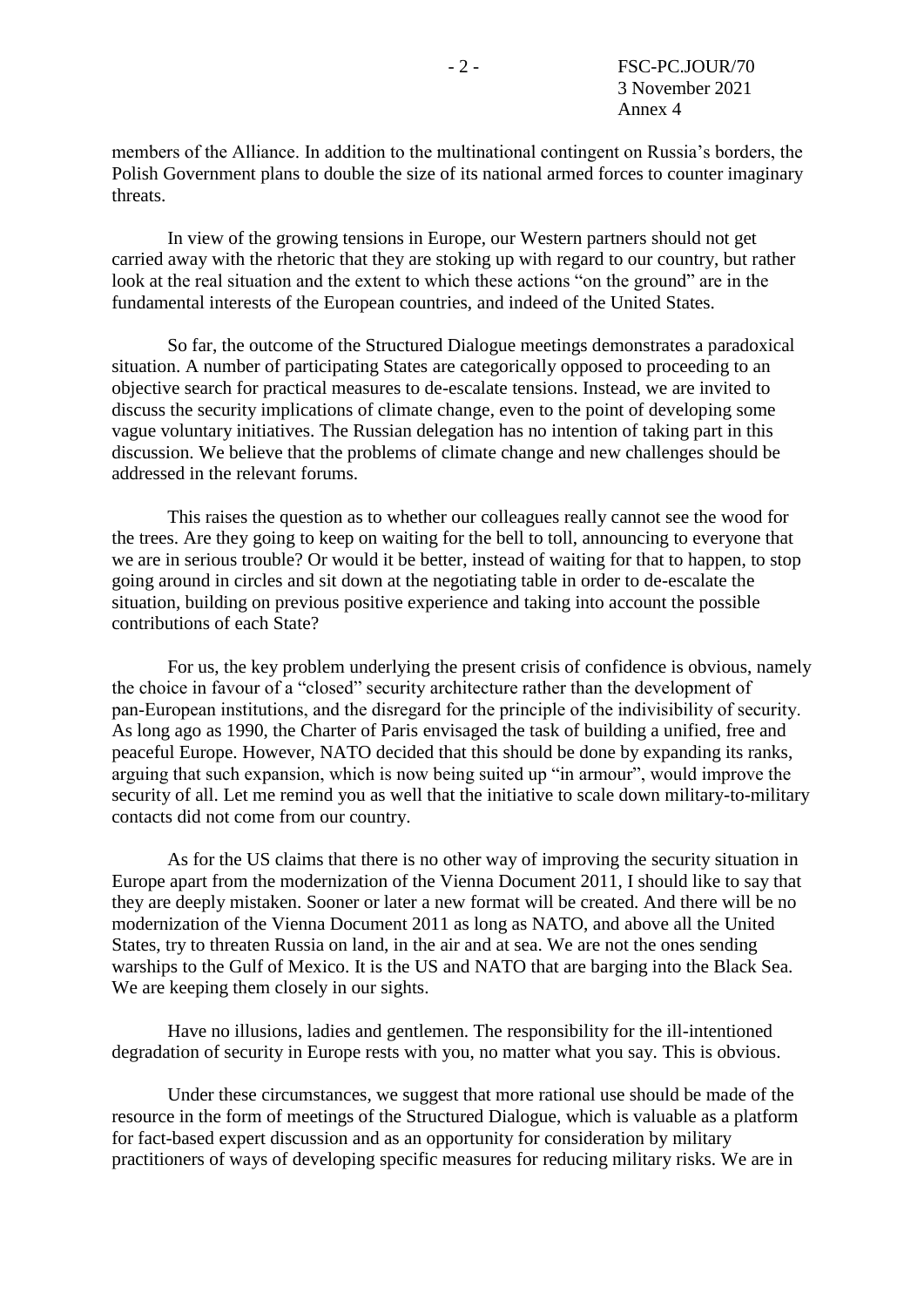favour of continuing these efforts with a focus on meetings of military specialists on the subject of de-escalation of tensions in Europe.

Thank you, distinguished Co-Chairpersons. I request that this statement be attached to the journal of the meeting.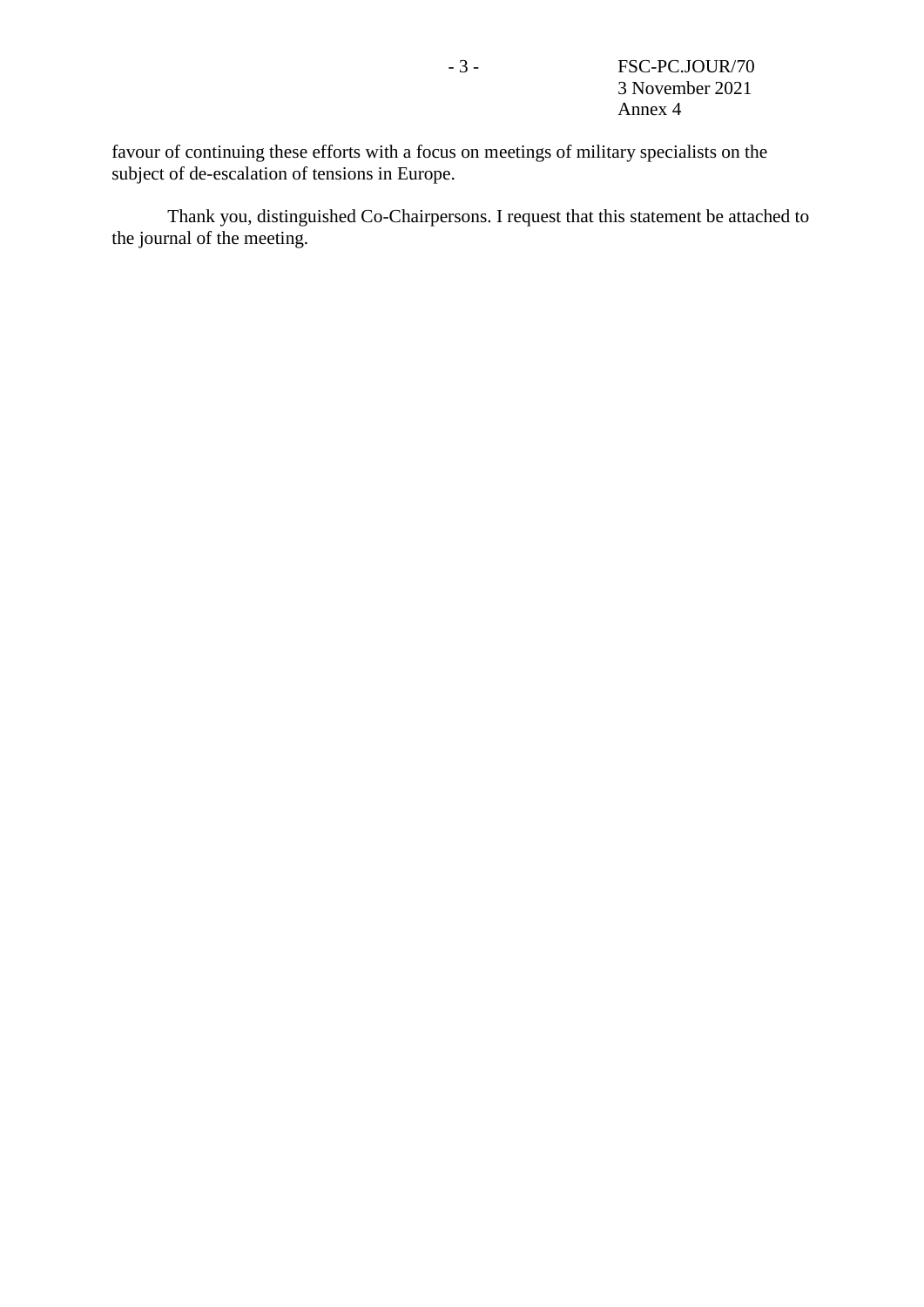

**Organization for Security and Co-operation in Europe** 3 November 2021 **Forum for Security Co-operation** Annex 5 **Permanent Council**

FSC-PC.JOUR/70

Original: ENGLISH

**83rd Joint Meeting of the FSC and the PC** FSC-PC Journal No. 70, Agenda item 1

## **STATEMENT BY THE DELEGATION OF LATVIA**

Distinguished Chairpersons,

Latvia fully aligns itself with the statement delivered on behalf of the European Union. Nevertheless, I would like to add some thoughts in my national capacity.

Please allow me to extend my congratulations to Ambassador Valdés on assuming the position of Chairperson of the Informal Working Group on the Structured Dialogue, and to thank him for providing a report on the Informal Working Group's activities in 2021 to date that reflects the richness of the discussions held throughout the year.

We agree that the Structured Dialogue is a confidence- and security-building measure in itself that allows us to address our differences and our commonalities. Dialogue, by its nature, should remain an ongoing and open-ended process, in which all parties engage on all subjects.

In today's challenging security environment, the OSCE Framework for Arms Control, adopted at the Lisbon Summit in 1996, is as relevant as ever. In our view, the negative trends concerning the co-operation, transparency and predictability have emerged not because of a lack or absence of norms or established principles, but because of the behaviour of a certain participating State. Arms control continues to depend on political will to respect and implement in good faith the existing norms and commitments: there is no need to reinvent these.

The Vienna Document is one of the most important instruments in the OSCE's politico-military toolbox. It presents a broad range of measures that can be used to provide and promote e transparency, military predictability and stability, risk reduction and the prevention of military incidents. Let me reiterate that the full and faithful implementation by participating States of their obligations under the Vienna Document is of paramount importance. The best way to enhance military transparency, begin to rebuild trust and reaffirm the role of conventional arms control is through modernization of the Vienna Document. We call on all the participating States to engage, in good faith and in a professional, non-politicized manner, on negotiations on this modernization process.